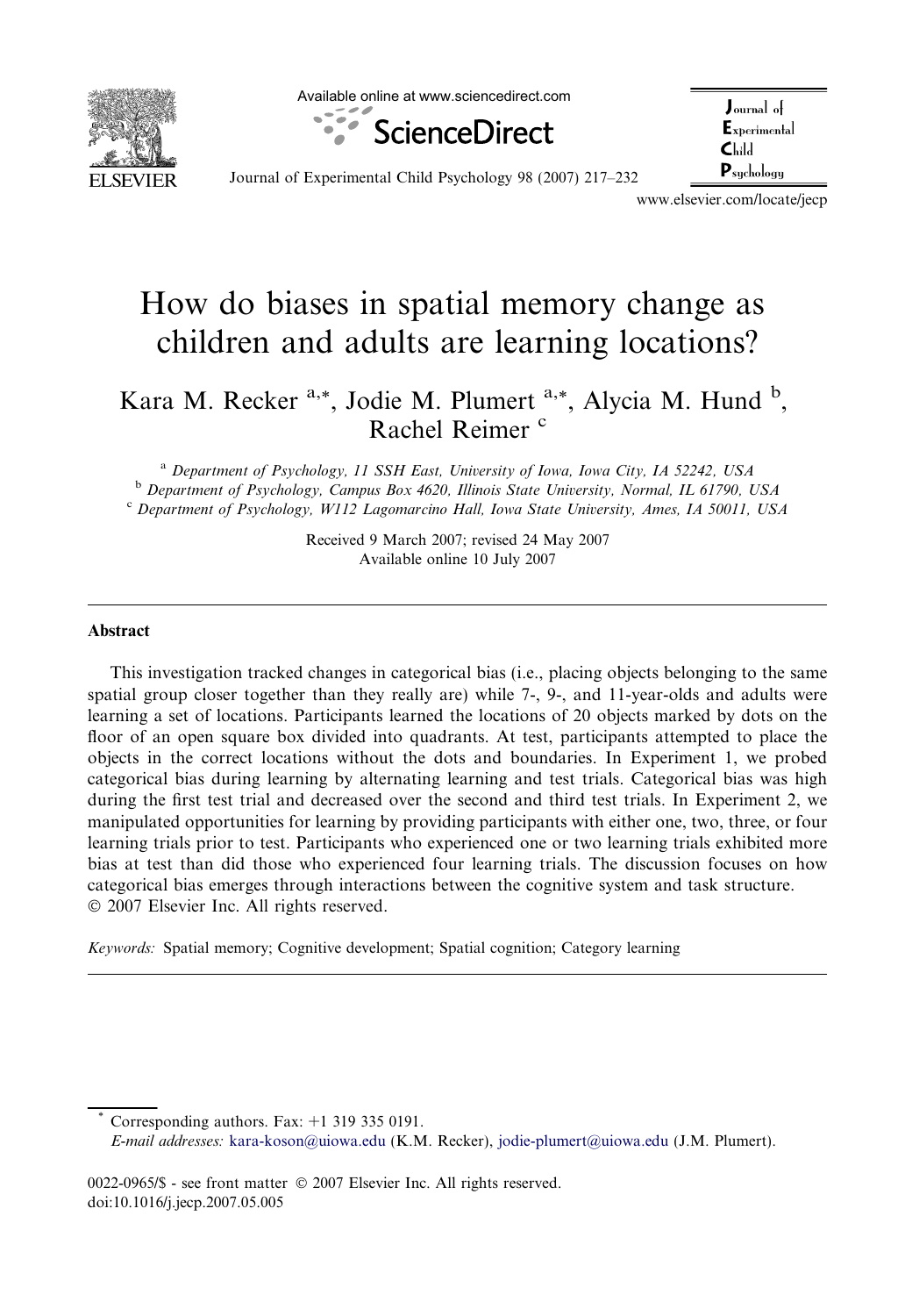## Introduction

The idea that people (and animals) create and store ''cognitive maps'' of their environments has a long and venerable history ([Tolman, 1948\)](#page--1-0). Many studies conducted over the past 50 years have focused on the nature of these spatial representations. For example, there is considerable controversy over whether people's spatial representations are viewpoint dependent or independent (e.g., [Diwadkar & McNamara, 1997; Epstein & Kanwish](#page--1-0)[er, 1998; King, Burgess, Hartley, Vargha-Khadem, & O'Keefe, 2002](#page--1-0)). Largely, these studies focus on what spatial memory looks like after people have learned a set of locations in an environment. As a consequence, relatively little is known about how spatial memory changes while people are learning a set of locations (for an exception, see [Hund](#page--1-0) [& Spencer, 2003](#page--1-0)). The goal of our investigation was to track changes in memory for location while children and adults were learning a set of locations in a small-scale environment.

Systematic bias in memory for location is an important signature of the underlying processes involved in reproducing previously seen locations. Recent work has shown that both children and adults exhibit systematic bias toward the centers of geometric regions and spatial groups ([Huttenlocher, Newcombe, & Sandberg, 1994; Plumert & Hund, 2001;](#page--1-0) [Spencer & Hund, 2002\)](#page--1-0). A key question is where this bias comes from. According to the category adjustment model originally proposed by [Huttenlocher, Hedges, and Duncan](#page--1-0) [\(1991\)](#page--1-0), retrieval of locations from memory involves the use of both fine-grained and categorical information. When trying to remember a location, people make estimates based on their memory of fine-grained metric information such as distance and direction from an edge. However, because memory for fine-grained information is inexact, people adjust these estimates based on categorical information about the location. This categorical information can be represented by a prototype located at the center of the spatial region [\(Huttenlocher et al., 1991](#page--1-0)) or by the associations among locations in a spatial group [\(Plumert & Hund, 2001\)](#page--1-0). In both cases, adjustments based on categorical information lead to systematic distortions toward the centers of spatial categories. That is, spatial prototypes and spatial groups exert ''pull'' on estimates of location. More recent work suggests that the magnitude of the pull toward category centers depends on the interaction of memory for fine-grained and categorical information ([Plumert, Hund, & Recker, 2007](#page--1-0)). When memory for the individual locations is strong relative to memory for the spatial categories, people exhibit little or no categorical bias in their placements. Conversely, when memory for the individual locations is weak relative to memory for the spatial categories, people place objects closer to the centers of spatial categories than they really are.

Recent studies have examined how the strength of memory for fine-grained and categorical information influences bias in estimates of location by manipulating the salience of one type of information relative to the other [\(Hund & Plumert, 2002, 2003, 2005; Hund,](#page--1-0) [Plumert, & Benney, 2002; Hund & Spencer, 2003; Plumert & Hund, 2001](#page--1-0)). A claim that has been widely supported is that increasing the uncertainty of memory for fine-grained information leads to greater categorical bias ([Engebretson & Huttenlocher, 1996; Herman,](#page--1-0) [Cachuela, & Heins, 1987; Hund & Plumert, 2002; Hund & Spencer, 2003](#page--1-0)). One way to manipulate fine-grained certainty is to impose a delay between learning and reproducing locations. The rationale behind this approach is that memory for fine-grained information should decay with delays between learning and test, leading to increased weighting of categorical information in estimates of location. Consistent with this proposal, [Hund and](#page--1-0)